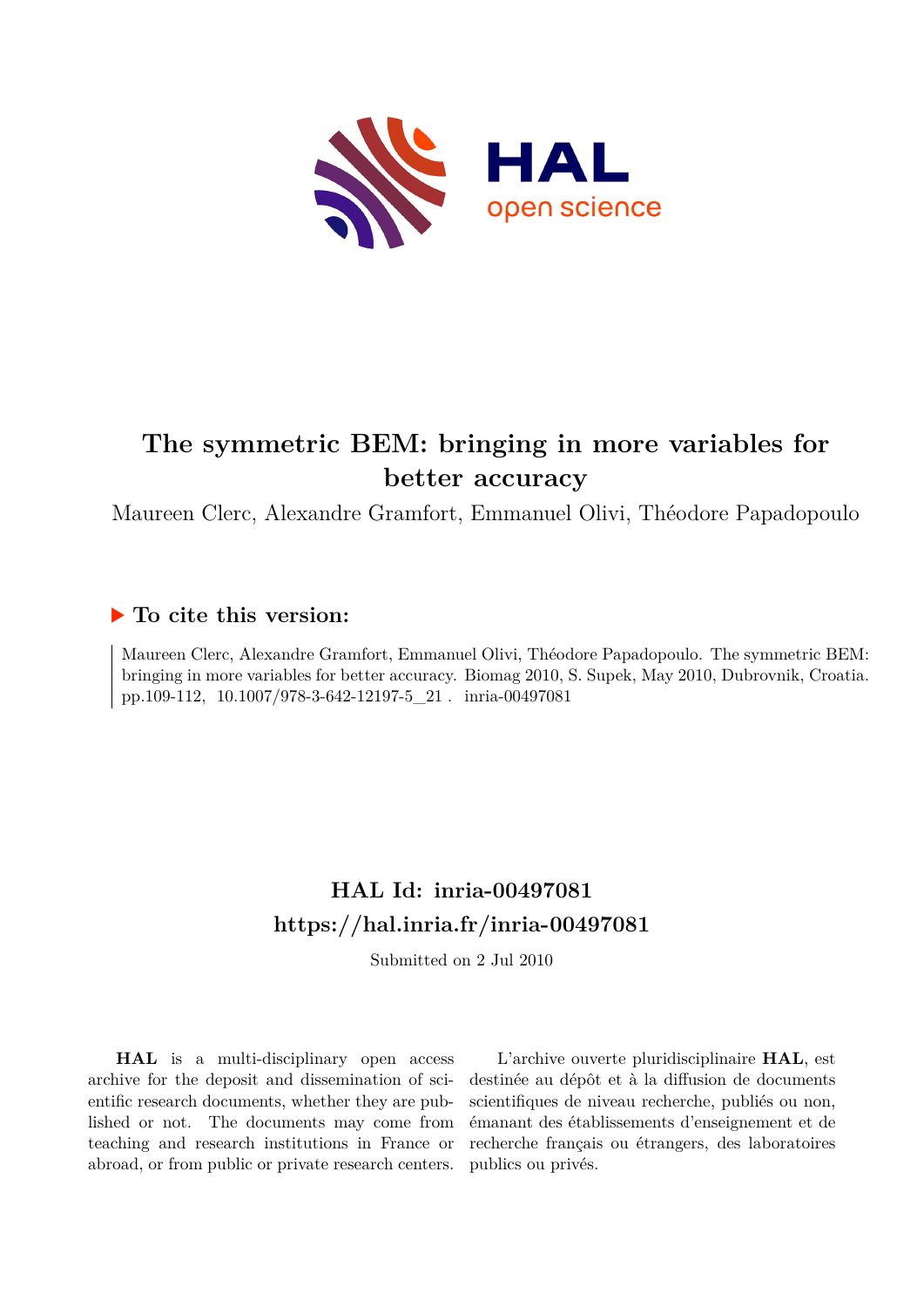### The symmetric BEM: bringing in more variables for better accuracy

Maureen Clerc<sup>1</sup>, Alexandre Gramfort <sup>1,2</sup>, Emmanuel Olivi<sup>1</sup> and Theo Papadopoulo<sup>1</sup>

<sup>1</sup> INRIA Odyssée Project-Team, Sophia Antipolis, France 2 INRIA Parietal Project Team, Saclay, France

*Abstract—* Electrophysiological modeling of Magneto- and Electro-encephalography (MEG and EEG) rely on accurate forward solvers that relate source activities to sensor measurements. In comparing a Boundary Element (BEM) and a Finite Element Method (FEM) for forward electroencephalography, in our early numerical experiments, we found the FEM to have a better accuracy than the BEM. This triggered a quest to improve the accuracy of Boundary Element Methods and led us to study the extended Green representation theorem.

A fundamental result in potential theory shows that, up to an additive constant, a harmonic function is determined within a domain from its value on the boundary (Dirichlet condition), or the value of its normal derivative (Neumann condition). The Green Representation Theorem has been used in forward EEG and MEG modeling, in deriving the Geselowitz BEM formulation, and the Isolated Problem Approach. The extended Green Representation Theorem provides a representation for the directional derivatives of a piecewise-harmonic function.

By introducing the normal current as an additional variable in the forward problem, we derive a new Boundary Element Method, which leads to a symmetric matrix structure: we hence call it the Symmetric BEM. Accuracy comparisons demonstrate the superiority of the Symmetric BEM to the FEM and to the classical BEM.

*Keywords—* Boundary Element Method, Electroencephalography, Magnetoencephalography, Forward Problem.

#### I. INTRODUCTION

Electrophysiological modeling of MEG and EEG rely on forward solvers that relate the source activity to the sensor measurements. In comparing a Boundary Element Method (BEM) and a Finite Element Method (FEM) for forward electroencephalography, in our early numerical experiments, we found a superior accuracy to the FEM [1]. This triggered a quest to improve the accuracy of Boundary Element Methods and led us to study the extended Green representation theorem [2]. We proposed a common formalism for the integral formulations of the forward EEG problem, and we derived three different Boundary Element Methods within the same framework [3]. In this paper we recall the mathematical background of Boundary Element Methods, and we present both the double-layer BEM, which is the most widespread method,

and the Symmetric BEM, which is a new formulation. Numerical comparisons on a three-layer spherical model show the superiority of the Symmetric BEM in terms of accuracy, compared to the double-layer BEM.



Fig. 1: Boundary Elements are well-suited for piecewise constant isotropic conductivity models. The head, denoted  $\Omega$ , is here modeled as a set of nested domains  $\Omega_i$ ,  $i = 1...N$ , each with a constant conductivity  $\sigma_i$ . The outer domain  $\Omega_{N+1}$ , representing the air, is non-conductive ( $\sigma_{N+1} = 0$ ).

#### II. GREEN REPRESENTATION

A fundamental result in potential theory shows that, up to an additive constant, a harmonic function (i.e., such that  $\Delta u = 0$ ) is uniquely determined within a domain  $\Omega$  from its value on the boundary  $\partial \Omega$  (Dirichlet condition), or the value of its normal derivative (Neumann condition). The Green Representation Theorem gives an explicit representation of a piecewise-harmonic function as a combination of boundary integrals of its jumps and the jumps of its normal derivative across interfaces. Before stating this theorem, some notation must be defined:

- The restriction of a function  $f$  to a surface  $S_j$  is indicated by  $f_{S_j}$ .
- The functions  $f_{S_j}^-$  and  $f_{S_j}^+$  represent the interior and exterior limits of *f* on *S<sup>j</sup>* :

for 
$$
\mathbf{r} \in S_j
$$
,  $f_{S_j}^{\pm}(\mathbf{r}) = \lim_{\alpha \to 0^{\pm}} f(\mathbf{r} + \alpha \mathbf{n})$ .

• The jump of a function  $f$  across  $S_j$  is denoted by:

$$
[f]_{S_j} = f_{S_j}^- - f_{S_j}^+,
$$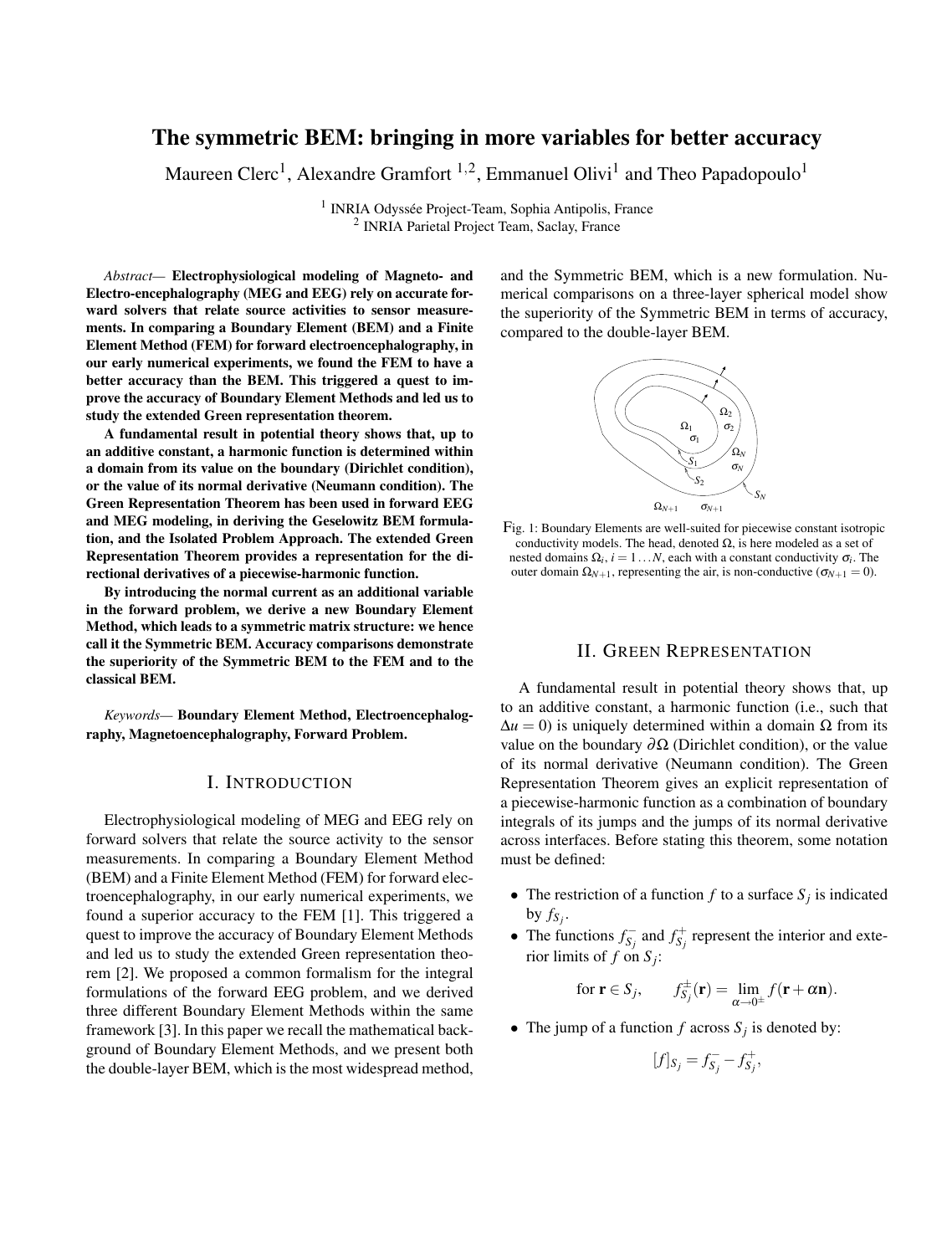- $\partial_{\bf n}V = {\bf n} \cdot \nabla V$  denotes the partial derivative of *V* in the direction of a unit vector n,
- The function  $G(\mathbf{r}) = \frac{1}{4\pi ||\mathbf{r}||}$  is the fundamental solution of the Laplacian in  $\mathbb{R}^3$ , such that  $-\Delta G = \delta_0$ .

Consider an open region  $\Omega$  and a function *u* such that  $\Delta u =$ 0 in  $\Omega$  and in  $\mathbb{R}^3 \backslash \Omega$  (but not necessarily continuous across  $\partial$ Ω). The Green Representation Theorem states that, for a point **r** belonging to  $\partial Ω$ ,

$$
\frac{u^-(\mathbf{r})+u^+(\mathbf{r})}{2} = -\int_{\partial\Omega} [u] \, \partial_{\mathbf{n}'} G(\mathbf{r}-\mathbf{r}') ds(\mathbf{r}')
$$

$$
+ \int_{\partial\Omega} [\partial_{\mathbf{n}'} u] G(\mathbf{r}-\mathbf{r}') ds(\mathbf{r}'). \quad (1)
$$

This representation also holds for the head model in Figure 1, when  $\Omega$  is the union of disjoint open sets:  $\Omega = \Omega_1 \cup \Omega_2 \cup$ ... $\Omega_N$ , with  $\partial \Omega = S_1 \cup S_2 \cup \ldots S_N$ . If *u* is harmonic in each  $\Omega_i$ , for  $\mathbf{r} \in S_i$ ,

$$
\frac{u^-(\mathbf{r})+u^+(\mathbf{r})}{2} = -\sum_{j=1}^N \int_{S_j} [u]_{S_j} \, \partial_{\mathbf{n}'} G(\mathbf{r} - \mathbf{r}') ds(\mathbf{r}')
$$

$$
+ \int_{S_j} [\partial_{\mathbf{n}'} u]_{S_j} G(\mathbf{r} - \mathbf{r}') ds(\mathbf{r}')
$$
(2)

The notation is simplified by introducing two integral operators, which map a scalar function *f* on  $\partial\Omega$  to another scalar function on  $\partial Ω$ : the "double-layer" operator  $(\mathcal{D}f)(\mathbf{r}) = \int$  $\int_{\partial \Omega} \partial_{\mathbf{n}'} f(\mathbf{r}') G(\mathbf{r} - \mathbf{r}') ds(\mathbf{r}'),$  and the "single-layer" operators  $(\mathcal{S}f)(\mathbf{r}) = \int$ ∂Ω  $f(\mathbf{r}')G(\mathbf{r}-\mathbf{r}')ds(\mathbf{r}')$ . The restriction  $\mathcal{D}_{ij}$  of an operator  $\mathcal{D}$  maps a function of  $S_j$  to a function of *Si* .

An extension of the Green Representation Theorem represents the directional derivative of a harmonic function as a combination of boundary integrals of higher order. This requires two more integral operators: the adjoint  $\mathcal{D}^*$  of the double-layer operator, such that

$$
\int_{S} \mathcal{D}^* f(\mathbf{r}) g(\mathbf{r}) ds(\mathbf{r}) = \int f(\mathbf{r}) \mathcal{D} g(\mathbf{r}) ds(\mathbf{r}),
$$

and a hyper-singular operator  $N$  defined by  $(Nf)(r) =$  $\int$ ∂Ω  $f(\mathbf{r}')\partial_{\mathbf{n},\mathbf{n}'}^2 G(\mathbf{r}-\mathbf{r}') ds(\mathbf{r}')$ . For a point **r** belonging to ∂Ω,

$$
-\frac{\partial_{\mathbf{n}}u^{-}(\mathbf{r}) + \partial_{\mathbf{n}}u^{+}(\mathbf{r})}{2} = +\mathcal{N}[u] - \mathcal{D}^{*}[\partial_{\mathbf{n}}u]
$$

and for a nested head model, if  $\mathbf{r}$  is a point of  $S_i$ ,

$$
-\frac{\partial_{\mathbf{n}}u^{-}(\mathbf{r}) + \partial_{\mathbf{n}}u^{+}(\mathbf{r})}{2} = \sum_{j=1}^{N} \mathcal{N}_{ij}[u]_{S_j} - \sum_{j=1}^{N} \mathcal{D}_{ji}^{*}[\partial_{\mathbf{n}}u]_{S_j} \quad (3)
$$

As we shall see in the next section, the Geselowitz formula exploits only the first boundary integral representation equation (2), while it is possible to exploit both (2) and (3). Thus, three Boundary Element Methods can be derived within a unified setting: a BEM involving only single-layer potentials, a BEM involving only double-layer potentials, and a BEM combining single- and double-layer potentials [3]. We concentrate hereforth on the latter two BEMs.

#### III. FORWARD EEG AND MEG

To apply the representation theorem to the forward problem of EEG, a harmonic function must be produced, which relates the potential and the sources.

#### *A. The double-layer BEM*

Decomposing the source term as  $f = \sum_i f_i$  where the support of each  $f_i$  lies inside  $\Omega_i$ , consider  $v_{\Omega_i}$  such that  $\Delta v_{\Omega_i} = f_i$ holds in all  $\mathbb{R}^3$ . The function  $v_d = \sum_{i=1}^N v_{\Omega_i}$  satisfies  $\Delta v_d = f$ and is continuous across each surface  $S_i$ , as well as its normal derivative  $\partial_{\bf n} v_d$ . The function  $u = \sigma V - v_d$  is a harmonic function in  $\Omega$ , to which (2) can be applied. Since  $[u]_{S_i} = (\sigma_i - \sigma_{i+1})V_j$  and  $[\partial_\mathbf{n} u] = 0$ , we obtain, on each surface *S<sup>i</sup>* ,

$$
\frac{\sigma_i + \sigma_{i+1}}{2} V_j + \sum_{j=1}^N (\sigma_j - \sigma_{j+1}) \mathcal{D}_{ij} V_j = v_d.
$$
 (4)

The above formula was established by Geselowitz [4], and was the only one used to model electroencephalography or electrocardiography, until recently, when [3] showed the diversity of BEMs that can be derived. This classical BEM is called a double-layer BEM because it only involves the double-layer operator D.

As such, the double-layer BEM shows poor accuracy when there are large variations in conductivity between neighboring regions (such as the skull and the scalp). For this, a modified formulation, called the Isolated Problem Approach (or alternatively, Isolated Skull Approach), has been proposed [5]. This formulation is the most widespread in the forward BEM, and will be used in Numerical Results Section IV.

#### *B. The Symmetric BEM*

The originality of the Symmetric Boundary Element Method is to consider a different piecewise harmonic function for each domain  $\Omega_i$ : a function  $u_{\Omega_i}$  equal to  $V - \frac{v_{\Omega_i}}{\sigma_i}$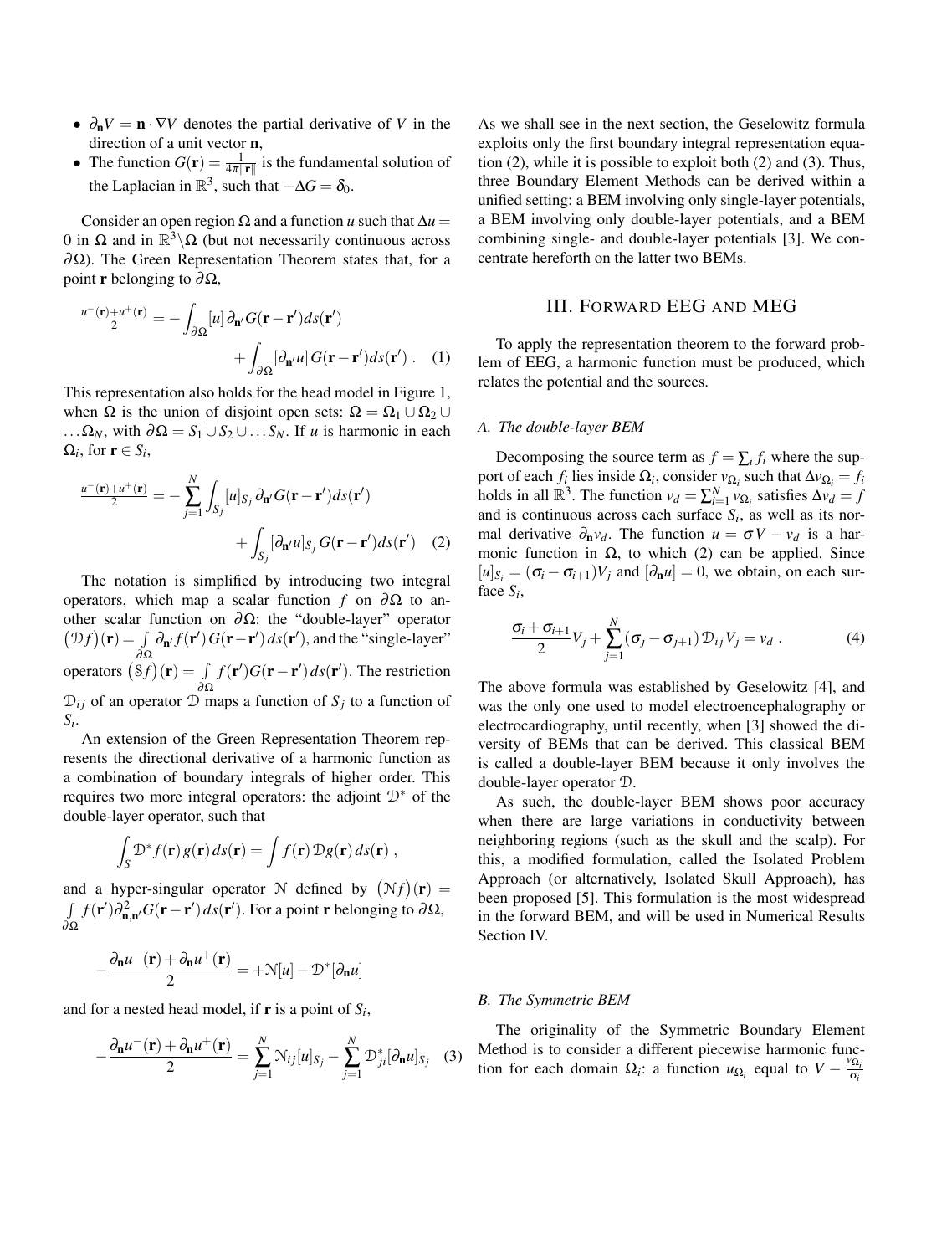within  $\Omega_i$  and to  $-\frac{v_{\Omega_i}}{\sigma_i}$  outside of  $\Omega_i$ . This *u*<sub>Ω*i*</sub> is indeed harmonic in  $\mathbb{R}^3 \setminus \partial \Omega_i$ , and the representation equations (2) and (3) can be applied, leading to a system of integral equations involving two types of unknowns: the potential  $V_{S_i}$  and the normal current  $p_{S_i} = (\sigma \partial_{\bf n} V)_i$  on each interface.

Evaluating the internal limit of  $u_{\Omega_i}$  on  $S_i$  and the external limit of  $_{\Omega_{i+1}}$  on  $S_i$  via the extended Representation Theorem, and subtracting the two representations gives, for  $i = 1, \ldots, N$ :

$$
\sigma_{i+1}^{-1}(\nu_{\Omega_{i+1}})_{S_i} - \sigma_i^{-1}(\nu_{\Omega_i})_{S_i} =
$$
\n
$$
\mathcal{D}_{i,i-1}V_{S_{i-1}} - 2\mathcal{D}_{ii}V_{S_i} + \mathcal{D}_{i,i+1}V_{S_{i+1}} - \sigma_i^{-1}\delta_{i,i-1}p_{S_{i-1}} + (\sigma_i^{-1} + \sigma_{i+1}^{-1})\delta_{ii}p_{S_i} - \sigma_{i+1}^{-1}\delta_{i,i+1}p_{S_{i+1}}.
$$
\n(5)

Using the same approach, the quantities  $(\sigma_i \partial_{\mathbf{n}} u_{\Omega_i})_{S_i}^-$  =  $(p - \partial_n v_{\Omega_i})_{S_i}^T$  and  $(\sigma_{i+1}\partial_n u_{\Omega_{i+1}})_{S_i}^+ = (p - \partial_n v_{\Omega_{i+1}})_{S_i}^+$  can be evaluated using the extended Representation Theorem. Subtracting the two representations yields

$$
(\partial_{\mathbf{n}} \nu_{\Omega_{i+1}})_{S_i} - (\partial_{\mathbf{n}} \nu_{\Omega_i})_{S_i} =
$$
  
\n
$$
\sigma_i \mathcal{N}_{i,i-1} V_{S_{i-1}} - (\sigma_i + \sigma_{i+1}) \mathcal{N}_{ii} V_{S_i} + \sigma_{i+1} \mathcal{N}_{i,i+1} V_{S_{i+1}} -
$$
  
\n
$$
\mathcal{D}_{i,i-1}^* p_{S_{i-1}} + 2 \mathcal{D}_{ii}^* p_{S_i} - \mathcal{D}_{i,i+1}^* p_{S_{i+1}} , \quad (6)
$$

#### *C. Discretization*

The surfaces are represented by triangular meshes. To fix ideas, consider a three-layer model for the head. Conductivities of each domain are respectively denoted  $\sigma_1$ ,  $\sigma_2$  and  $\sigma_3$ . The surfaces enclosing these homogeneous conductivity regions are denoted *S*<sup>1</sup> (inner skull boundary), *S*<sup>2</sup> (skull-scalp interface) and  $S_3$  (scalp-air interface).

The Symmetric BEM is discretized with with mixed P1- P0 boundary elements. Surfacic P1 functions are continuous over their support and piecewise linear: they are linear on each triangle. Surfacic P0 functions are discontinuous over their support and piecewise constant: they are constant on each triangle. We denote  $\psi_i^{(k)}$  $i^{(k)}$  the P0 boundary element associated to triangle *i* on surface  $S_k$  (equal to 1 on triangle *i* and to 0 elsewhere), and  $\phi_i^{(l)}$  $j^{(t)}$  the P1 boundary element associated to node *j* on surface  $S_l$  (equal to 1 at node *j*, linear on all triangles that touch node *j* and equal to zero elsewhere). The potential  $V$  on surface  $S_k$  is approximated by  $V_{S_k}(\mathbf{r}) = \sum_i x_i^{(k)}$  $\int\limits_i^{(k)}\pmb{\phi}_i^{(k)}$  $i^{(k)}(\mathbf{r})$ , while  $p = \sigma \partial_{\mathbf{n}} V$  on surface  $S_k$  is approximated by  $p_{S_k}(\mathbf{r}) = \sum_i y_i^{(k)} \psi_i^{(k)}$  $f_i^{(k)}(\mathbf{r})$ . The reason for discretizing  $\sigma \partial_{\bf n} V$  with P0 elements while *V* is discretized with P1 elements is that the gradient of a piecewise-linear function is piecewise constant.

As an illustration, consider the source term to reside in the brain compartment  $Ω_1$ . After discretizing the equations (6)

and (5), the variables  $(\mathbf{x}_k)_i = x_i^{(k)}$  $y_i^{(k)}$  and  $(y_k)_i = y_i^{(k)}$  $v_i^{(k)}$  satisfy the linear system:



where  $\mathbf{b}_1$  and  $\mathbf{c}_1$  are the coefficients of the P0 (resp. P1) boundary element decomposition of the source term  $\partial_{\bf n} v_{\Omega_1}$  $(\text{resp. } -\sigma_1^{-1} v_{\Omega_1}).$ 

Blocks  $N_{ij}$  and  $D_{ij}$  map a potential  $V_j$  on  $S_j$  to a function defined on  $S_i$ . Block  $S_{ij}$  maps a normal current  $p_j$ on  $S_j$  to a function defined on  $S_i$ . The resulting matrix is block-diagonal, and symmetric, whence the name "Symmetric BEM".

The Symmetric BEM introduces an additional unknown into the problem: the normal current, and uses an additional set of representation equations linking the normal current and the potential. The Symmetric BEM departs from the doublelayer BEM in several ways:

- the normal current to each surface is explicitely modeled;
- only the surfaces which bound a common compartment have an interaction (whence the blocks of zeros in the matrix);
- only the surfaces which bound a compartment containing sources have a source term (whence the zeros in the righthand side vector);
- the design matrix is symmetric;
- the design matrix is larger than that of the double-layer BEM for a given head model, because there are more unknowns.

The magnetic field is computed from the electric field and the primary source distribution using the Biot and Savart equation, as proposed by Ferguson, Zhang and Stroink [6]. Two extensions of the Symmetric BEM have been proposed: the Symmetric BEM has been extended to non-nested geometries [8], and Fast Multipoles have been introduced in order to accelerate matrix-vector products for the inversion of the design matrix [7].

#### IV. NUMERICAL RESULTS

The accuracy of a numerical method is measured by comparison with analytical solution, by means of the Relative